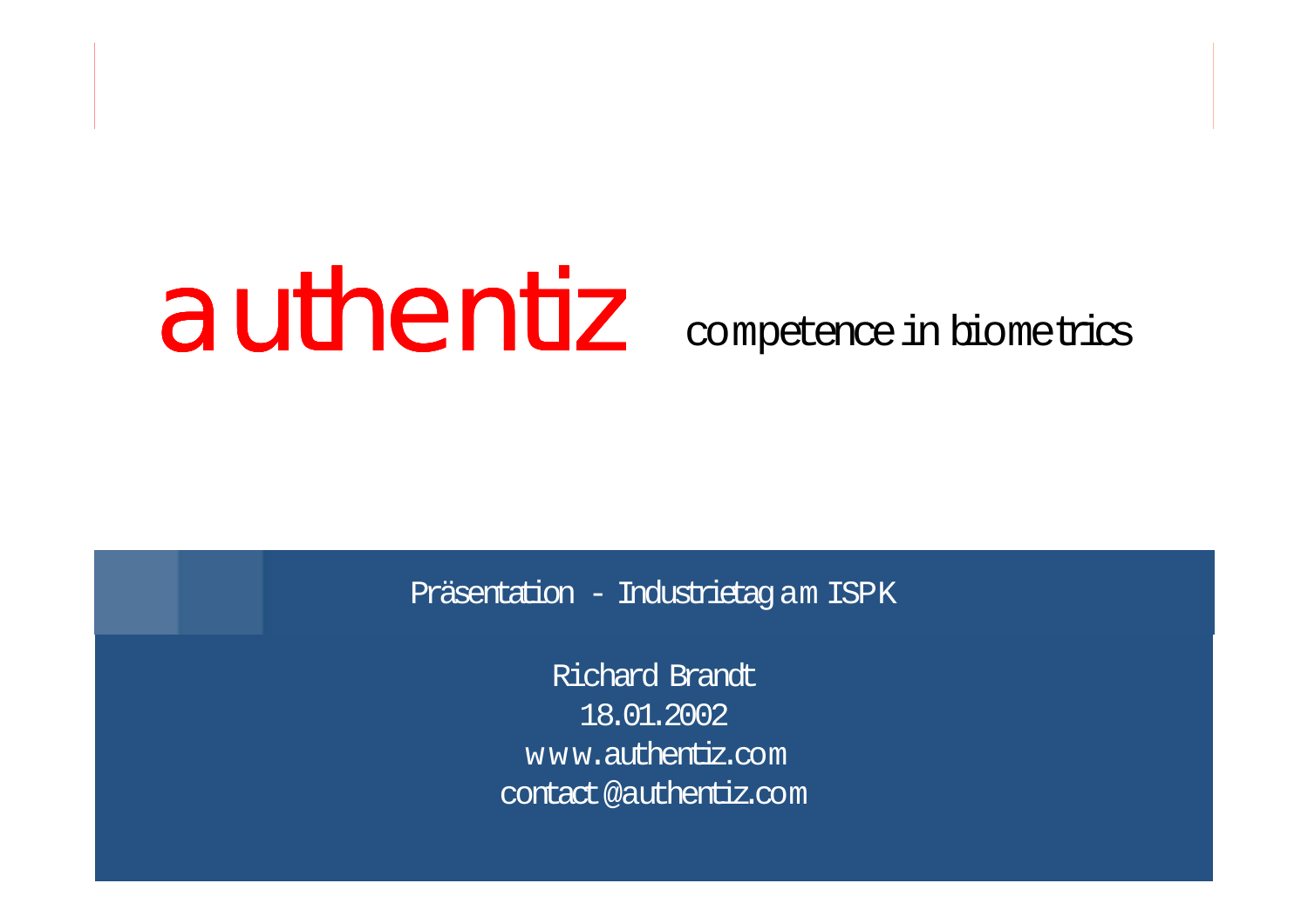#### Firmenübersicht

- authentiz istAnbieter von Biometrischen Lösungen.
- • Das Angebotsspektrum von authentiz umfasst Produkte und Dienstleistungen im Umfeld biometrischer Systeme.
- $\bullet$ Hauptsitz des Unternehmens ist Oberhaching bei München.
- Strategische Partnerschaften mit Sun, IBM (B M C, Siemens ...)
- Gründung durch Richard Brandt und Andreas Nicklas.

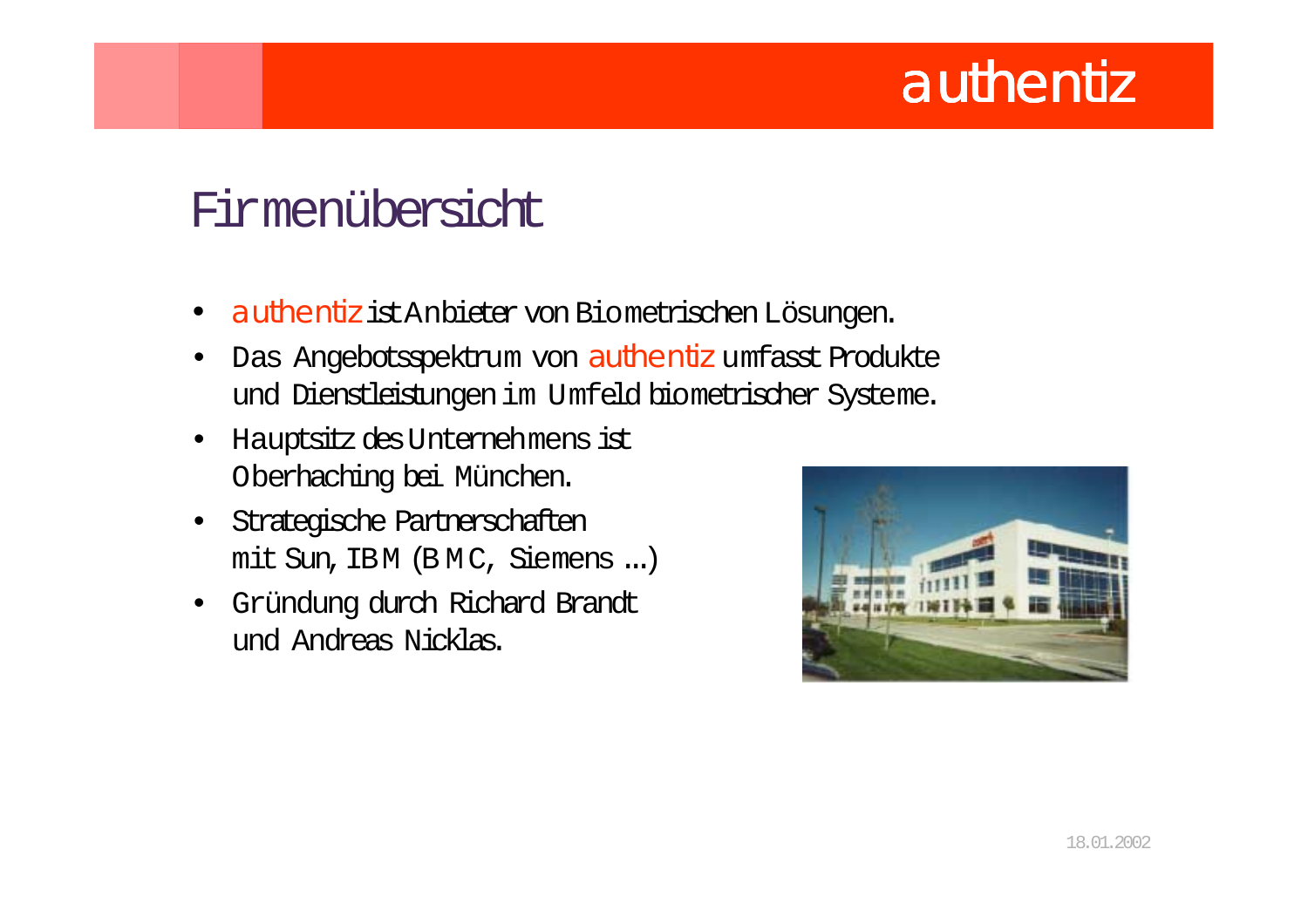#### Anforderungen im Securitymanagement



18.01.2002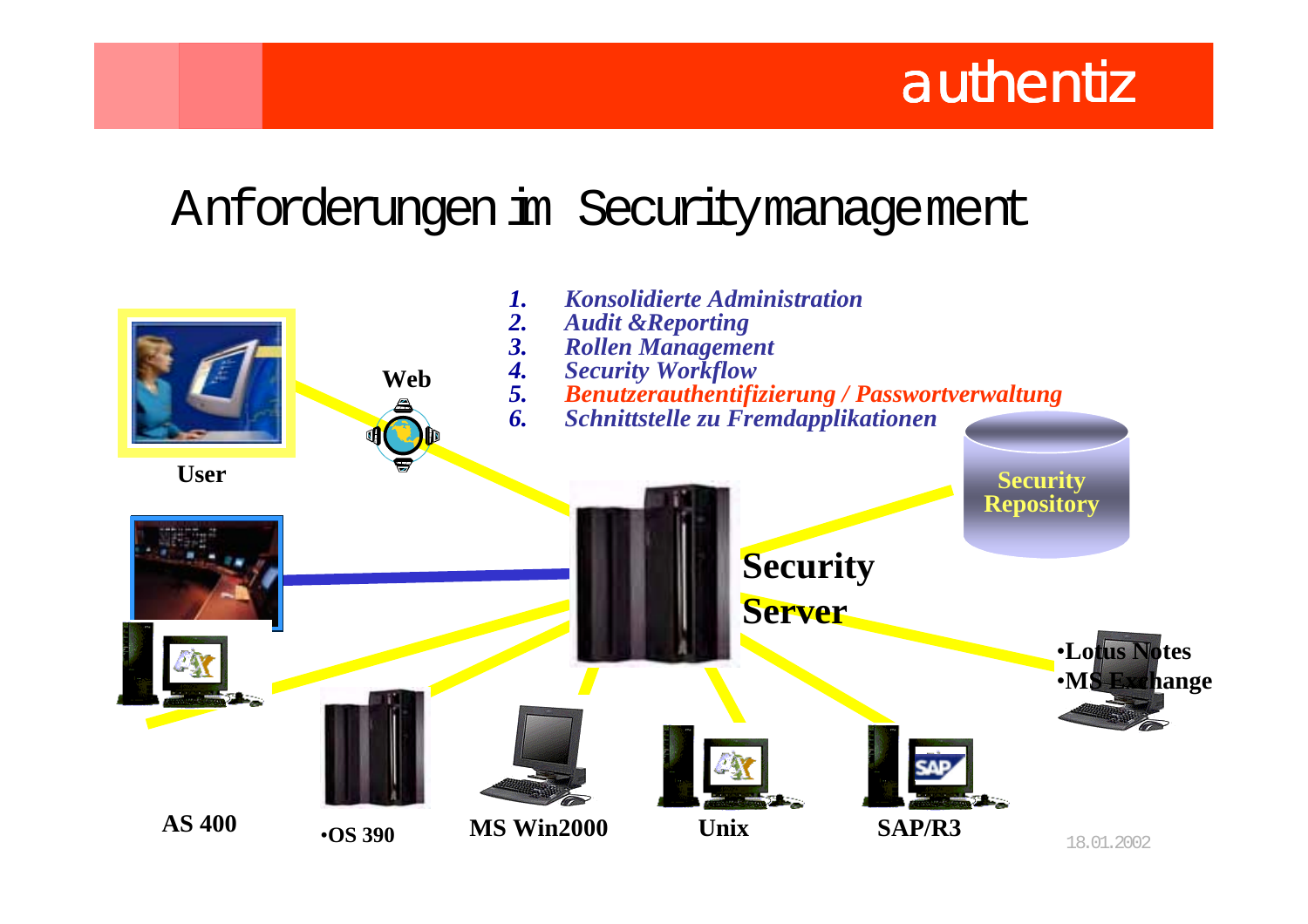

## **authentiz.VoicePass**

*Biometric Voice Verification software for virtually any security application and platform*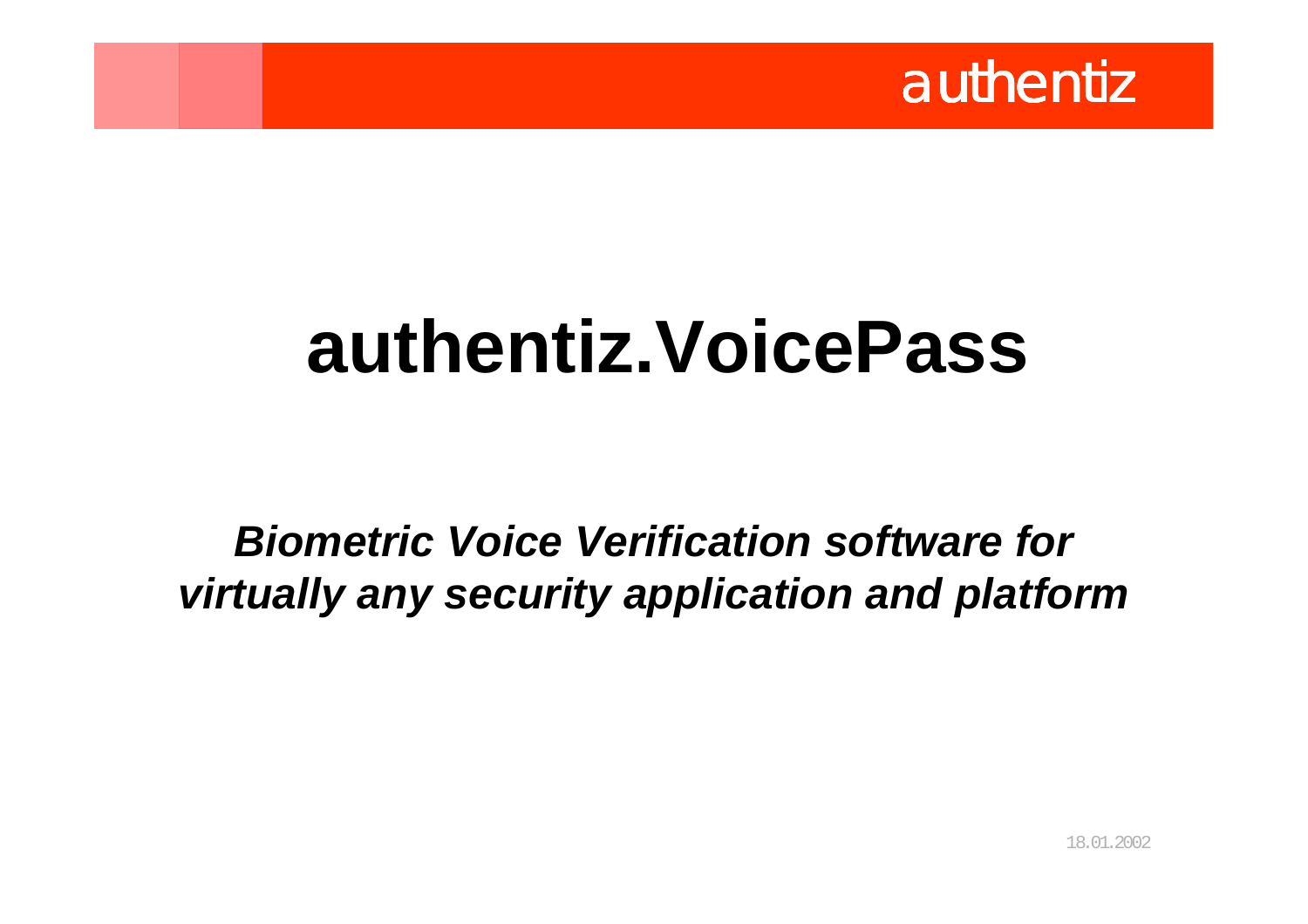#### Did you know …

Poor security significantly increases costs for:

#### Telephony Systems

It has been estimated that internal help desks spend as much as 65% of their ti*m*e r<del>ese</del>tting forgotten, lost, or shared passwords

#### Enterprise Computing

Fortune 1000 companies sustained losses of more than \$45 billion in 1999 from thetheft of proprietaryinformation

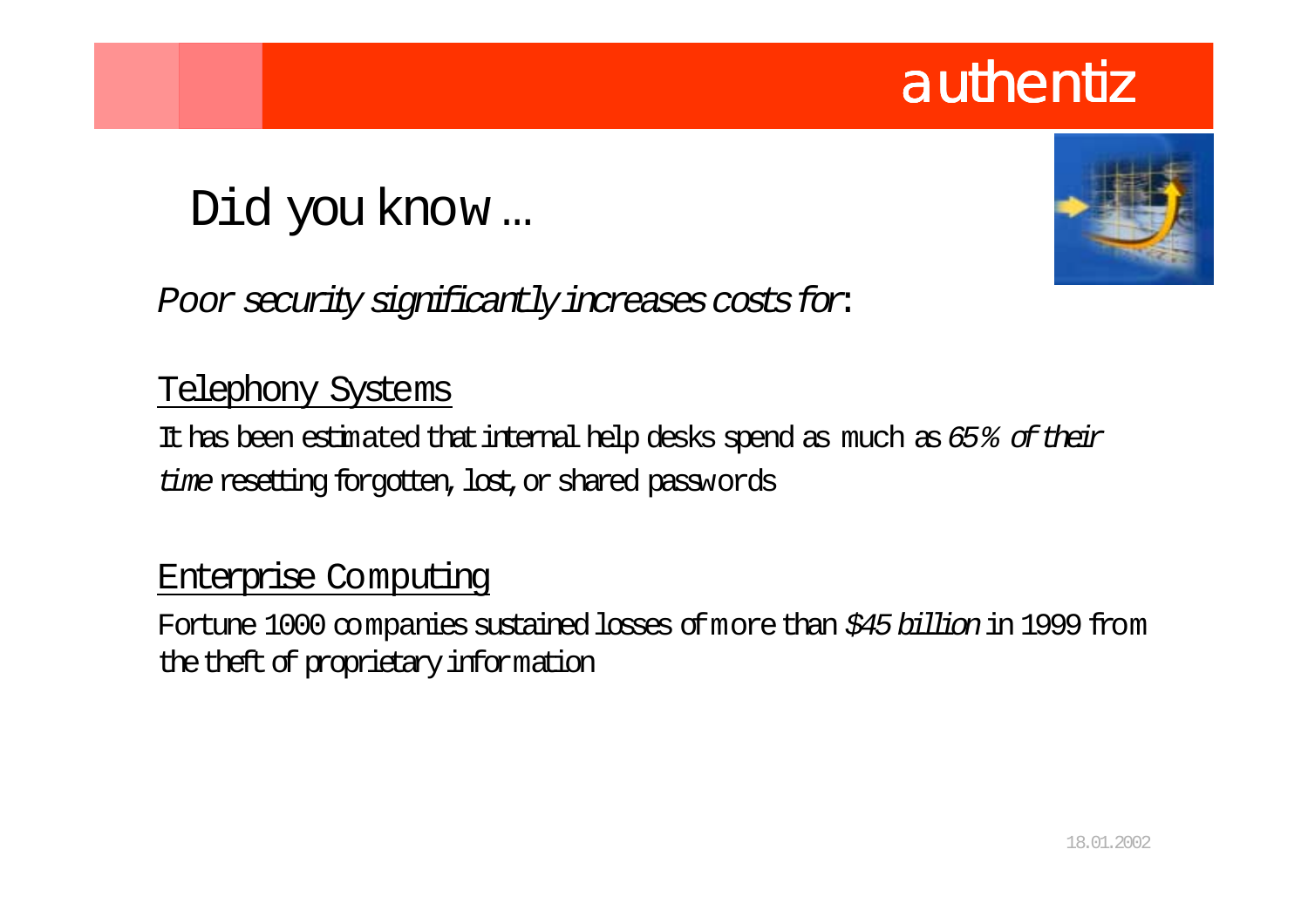#### Did you know …

#### Poor security inhibits customer convenience for:

#### Internet

Credit card security accounts for 79% of the barriers to online purchasing

#### Embedded Devices

By 2004, over 150 million people are expected to use mobiles or PDAs for wireless banking or other financial transactions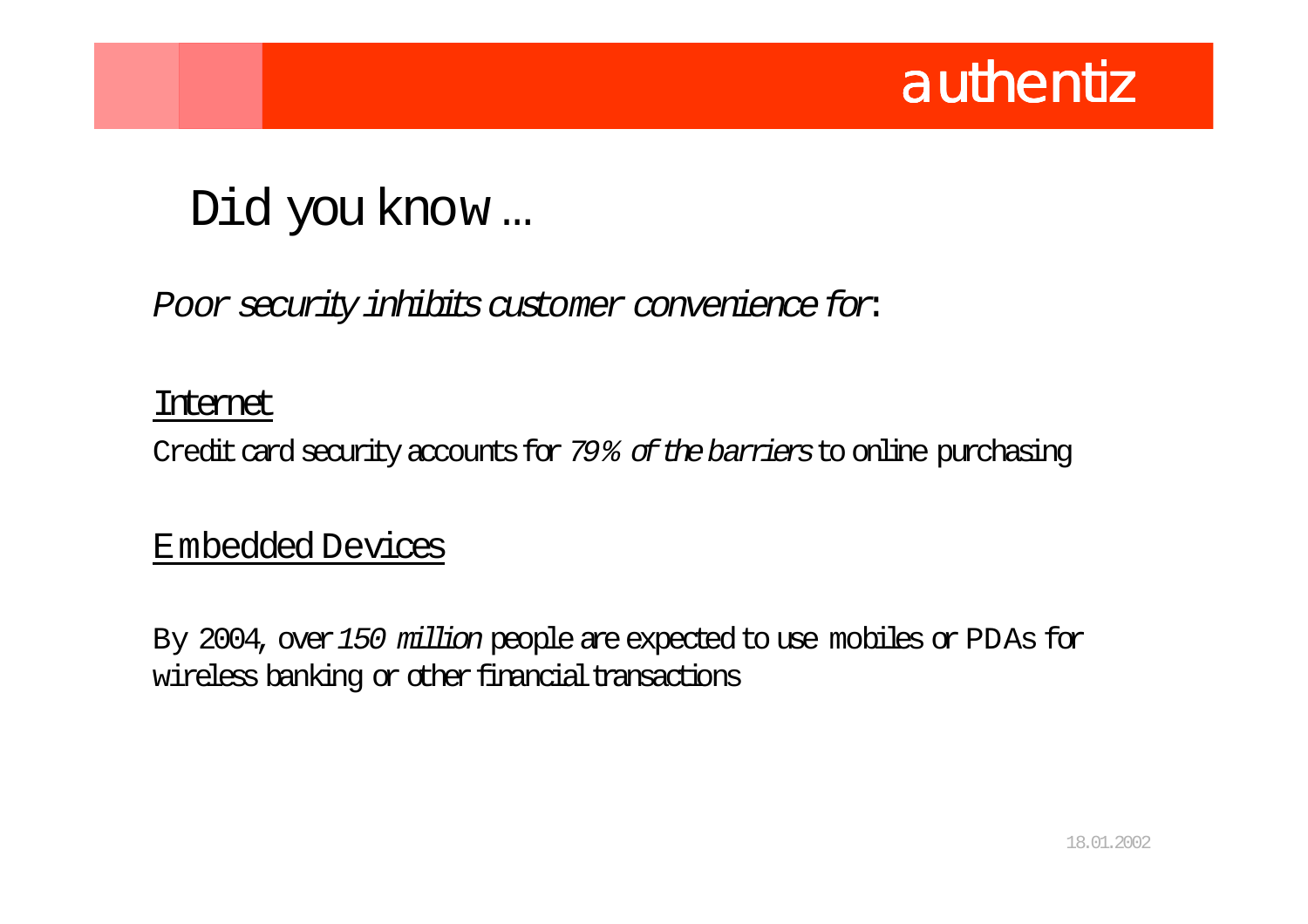

#### authentiz.VoicePass Reduces Expenses

- •Eliminates the need for PINs and passwords, and their associated costs and hassles
- •Streamlines the user authentication process, therefore reducing the duration of calllength
- •Cutsfraud in allindustries

**Fraud and abuse costs US organizations more than \$400 billion annually Fraud and abuse costs US organizations more than \$400 billion annually..**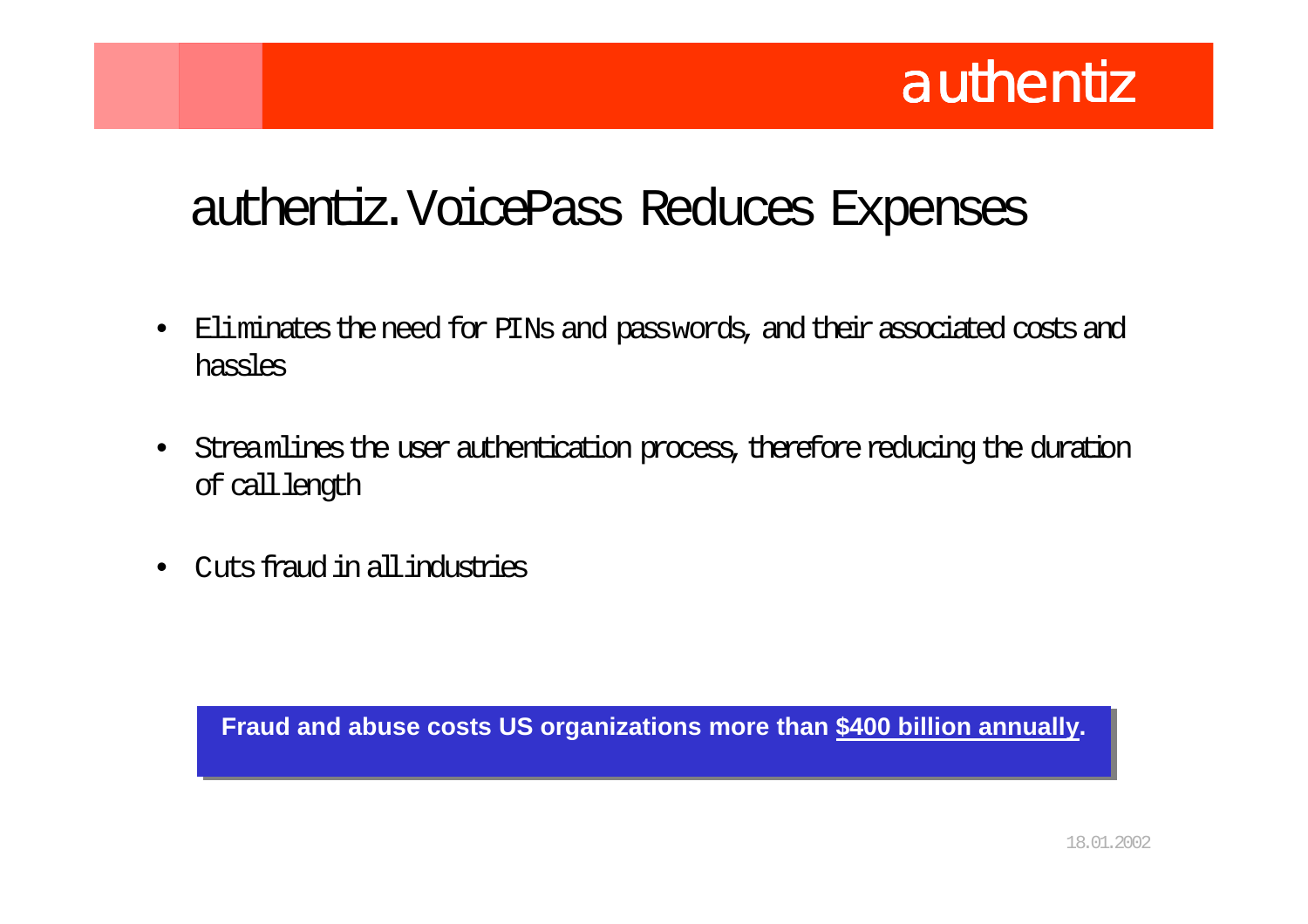#### authentiz.VoicePass Tightens Security

**End-users, who areincreasingly concerned with security and tired of remembering passwords, will generate a pullfor biometrics due totheir extraordinaryconvenience.**

- Biometrics provide a significantly higher degree of securitythan traditional PINs and passwords
- A voice verification biometric accurately confirms a person's claimed identity based on the unique features of his or her voice
- $\bullet$ Unlike tokens, cards, PINs, and passwords, your voice cannot be shared, stolen, or forgotten

**At a hackers conference, 72% of the hacker respondents said that At a hackers conference, 72% of the hacker respondents said that passwords were the "easiest and most common hack' used. passwords were the "easiest and most common hack' used.**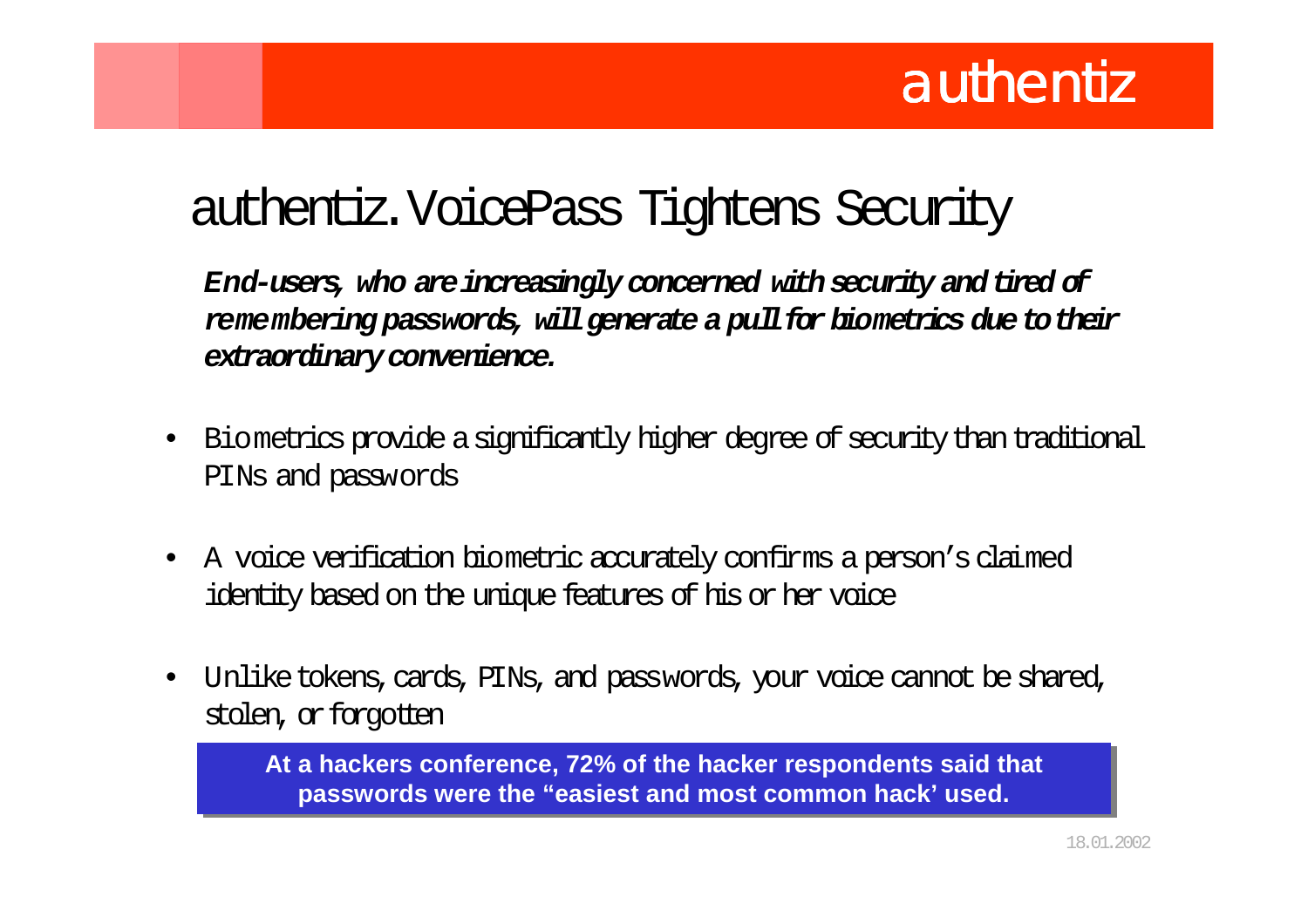#### authentiz.VoicePassIncreasesCustomer Satisfaction

- •Saying you name is as natural assaying, "Hello"
- •Verification takesthe userlessthan one tenth of asecond
- •Personalizes products and services to each user, implement one-to-one marketing, and therefore, increases revenue

**The International Biometric Group, Morgan Keegan Research, the The International Biometric Group, Morgan Keegan Research, the International Data Group, Federal Computer Week and others have rated International Data Group, Federal Computer Week and others have rated**  *voice* **as the** *least intrusive* **biometric technology.** *voice* **as the** *least intrusive* **biometric technology.**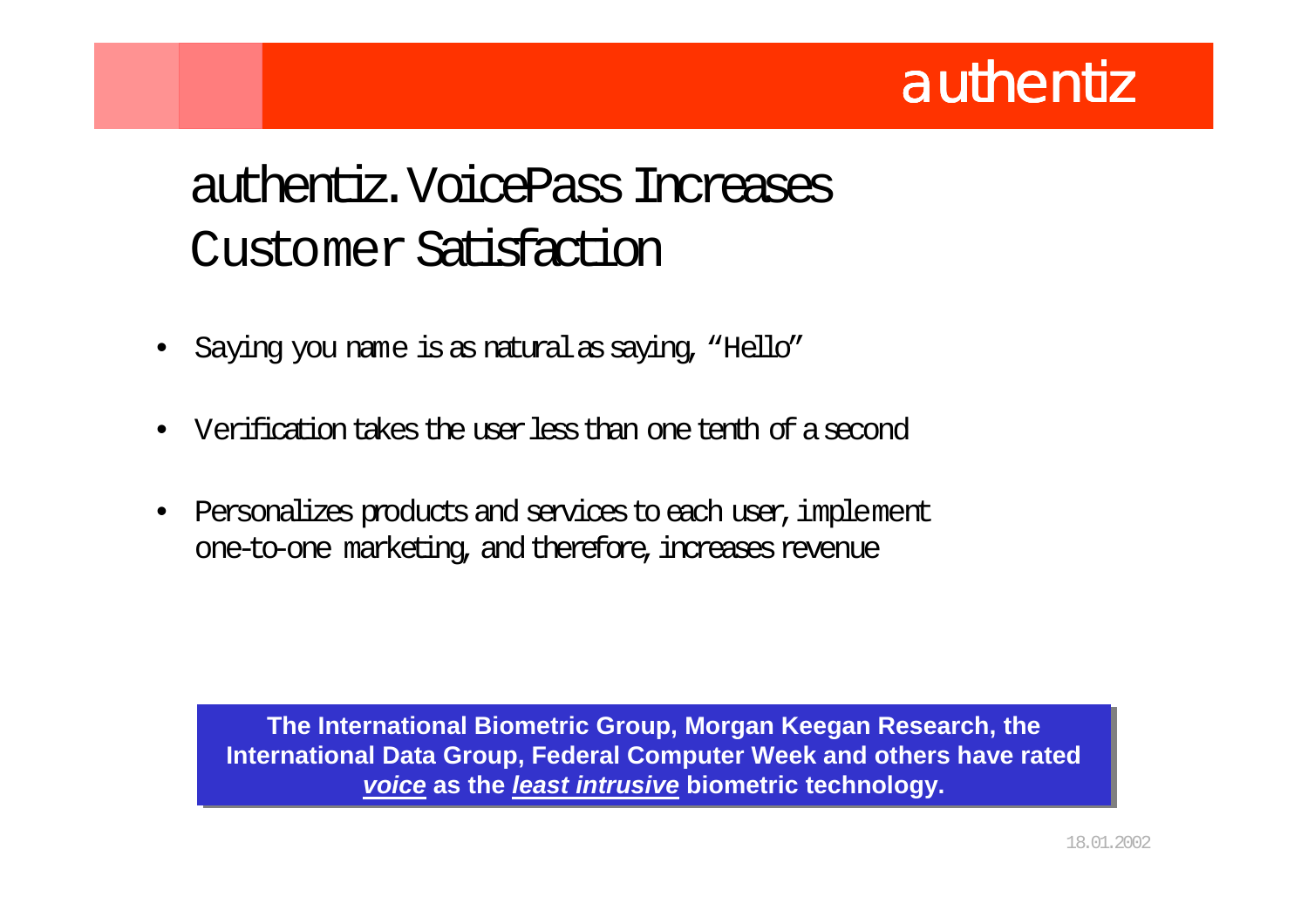#### The authentiz.VoicePass Solution

- • authentiz.VoicePassisthe core biometric voice verification technology from authentiz
- • "Accepts" or "denies" a person's claimed identity by comparing alive voice sampleto a previously enrolled voiceprint
- •Since every voiceprint is unique, people can use their voice as a password

**Voice ranks #1 when comparing the categories of** *accuracy, convenience,*  **Voice ranks #1 when comparing the categories of** *accuracy, convenience, and cost* **for biometric authentication technologies.** *and cost* **for biometric authentication technologies.**

*Morgan Keegan Research and the International Data Group, 2001 Morgan Keegan Research and the International Data Group, 2001*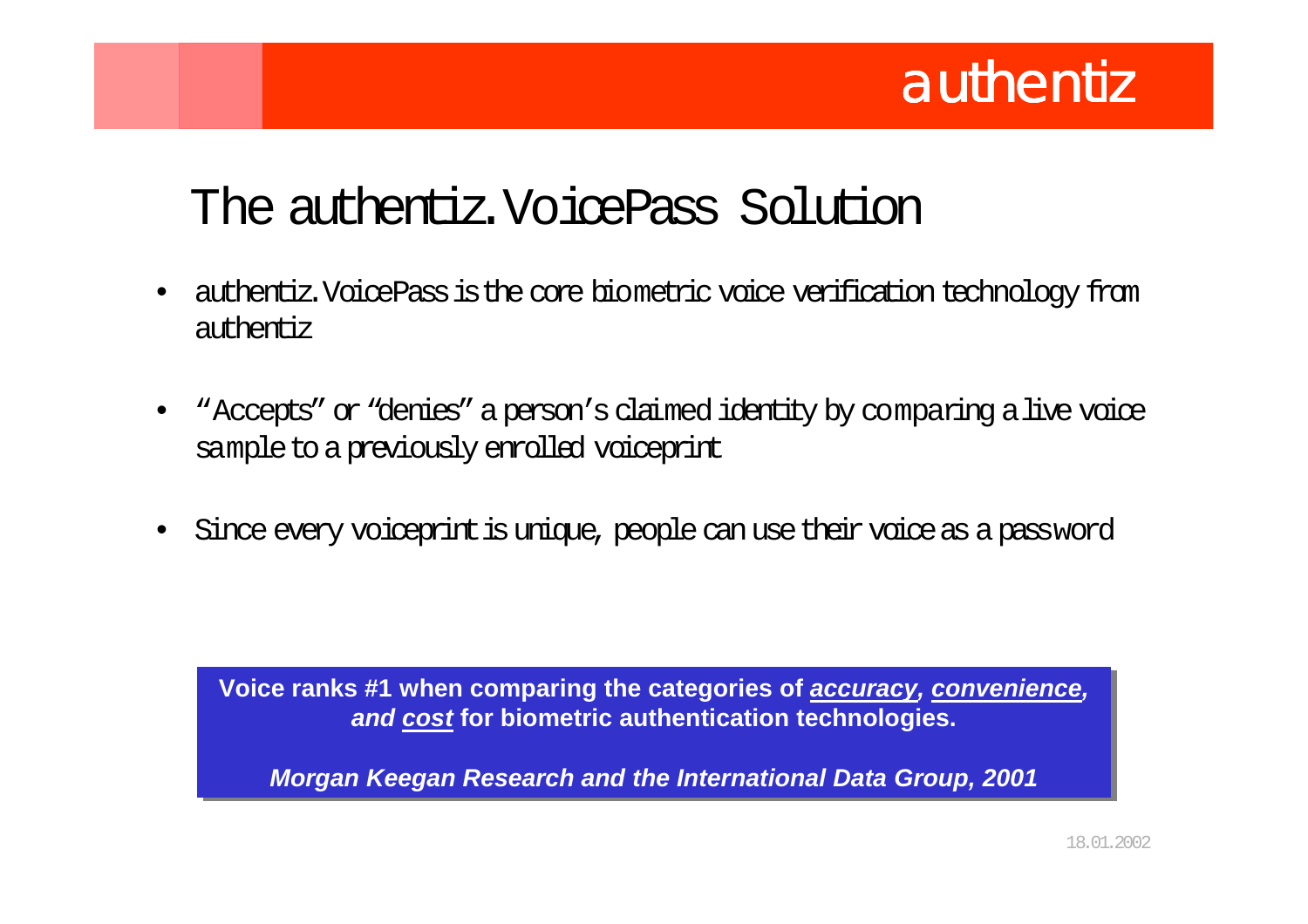#### The SDK Design

- $\bullet$  authentiz.VoicePassis a combination of advanced mathematics, database interface and an Application Programming Interface(API)
- •The authentiz.VoicePass library components are modular and flexible, allowing for distributed voiceprint creation and comparison, and enables many client/server deployment options
- $\bullet$  authentiz.VoicePassis cross-platform operable, and supports Windows 9X / NT / 2000 / CE, Redhat Linux 6.2, and Unix Solaris
- $\bullet$  authentiz.VoicePasscontainsDynamic Link Libraries(DLL)for Windows Programming and Shared Objects (SO) for Unix / Linux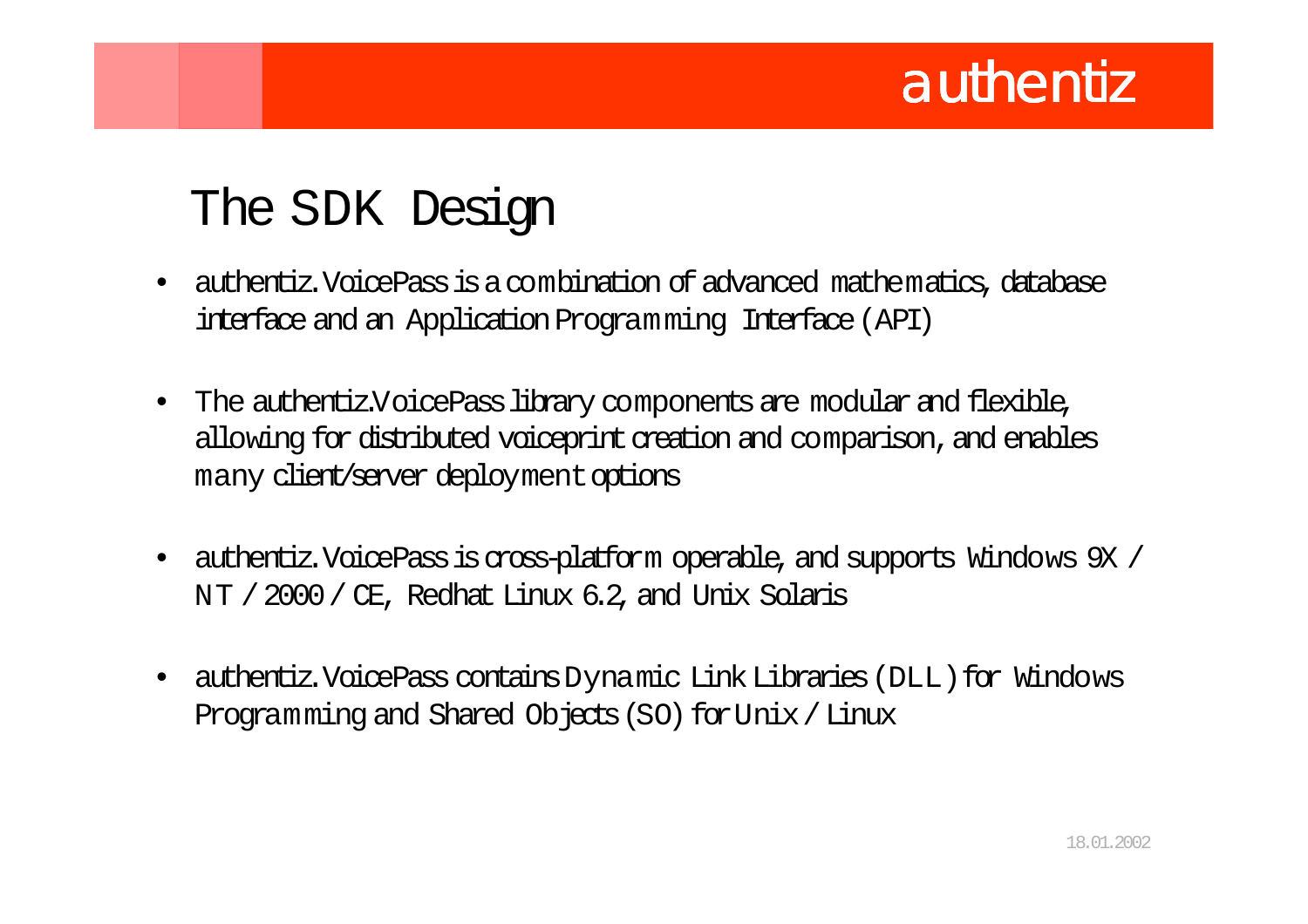#### Software Components

#### authentiz.VoicePassis a component of end user solutions

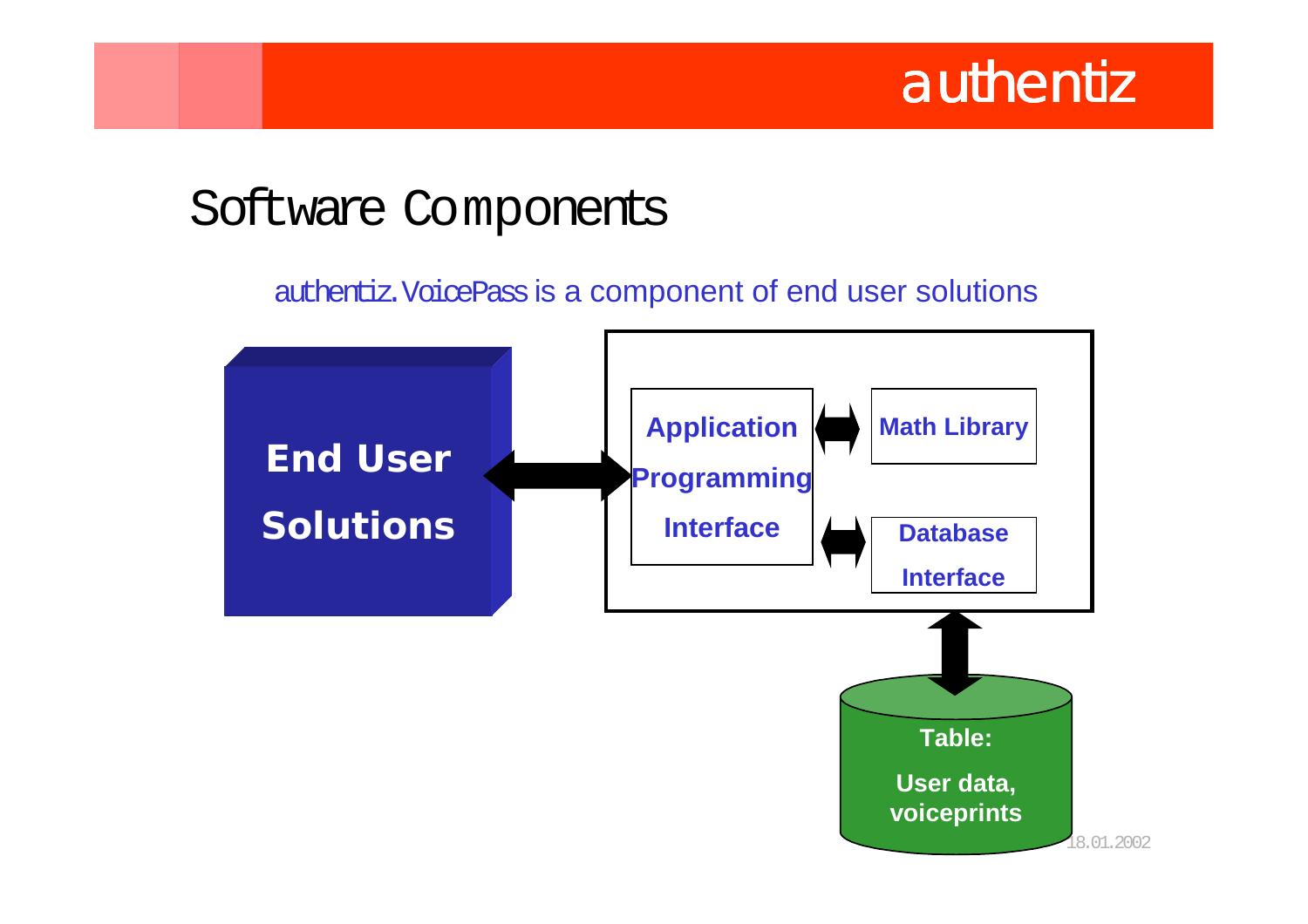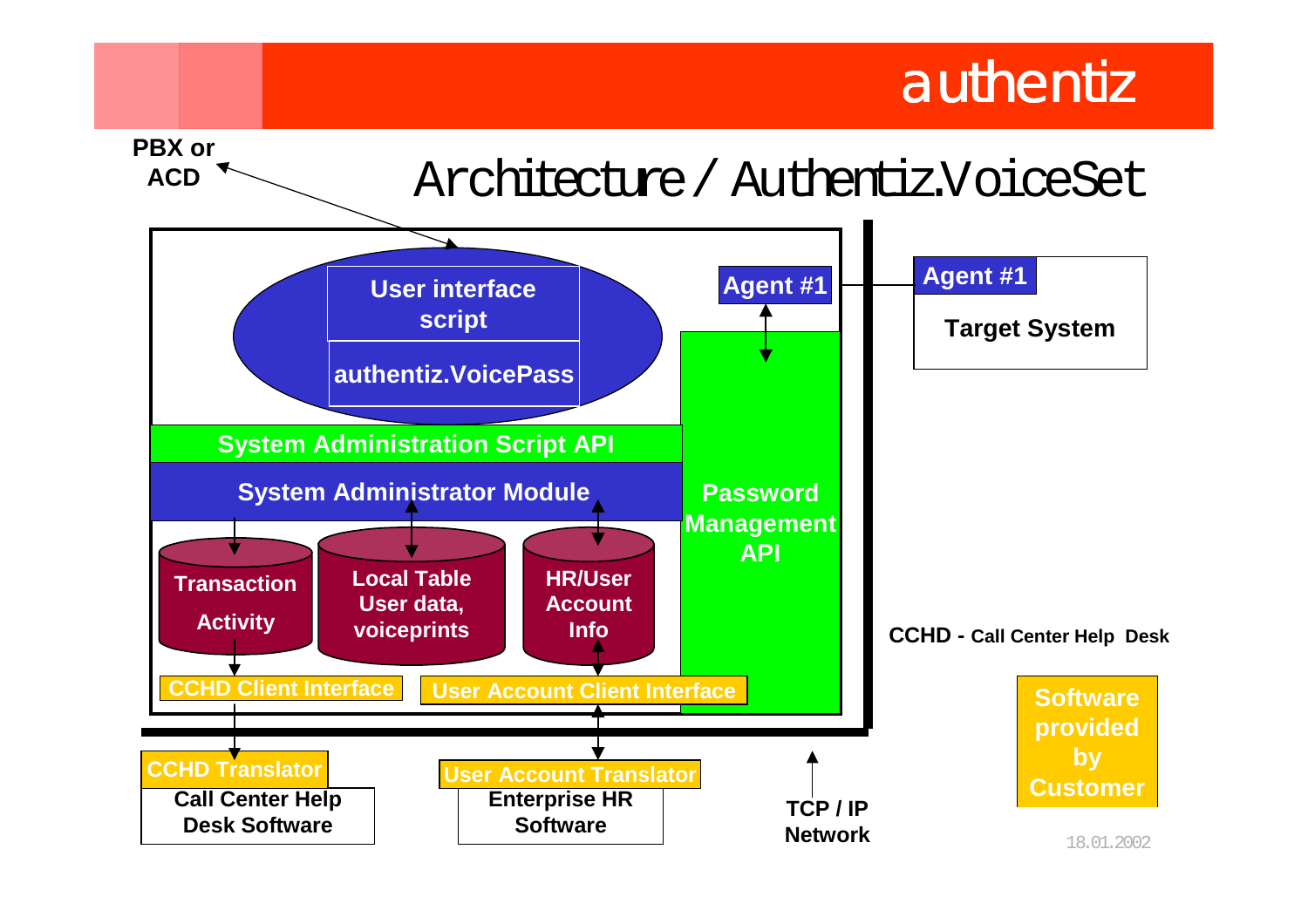#### Specifications

- • Voiceprint Size: For a phraselength of 2 seconds, an encrypted voiceprint  $size$  is  $8-10k$
- •Footprint Size: Varies by operating system (alwayslessthan 100k)
- • Performance: 40 verifications per second using a 850MHz Pentium III processor
- • Sample Rate: Compatible with any commercially available sampling. Some example sampling rates are:
	- Microphone: 16-bit linear at 11KHz sample rate
	- Telephone: 8-bit Mu-law at 8KHz sample rate converted to 16-bit linear for multi-platform support